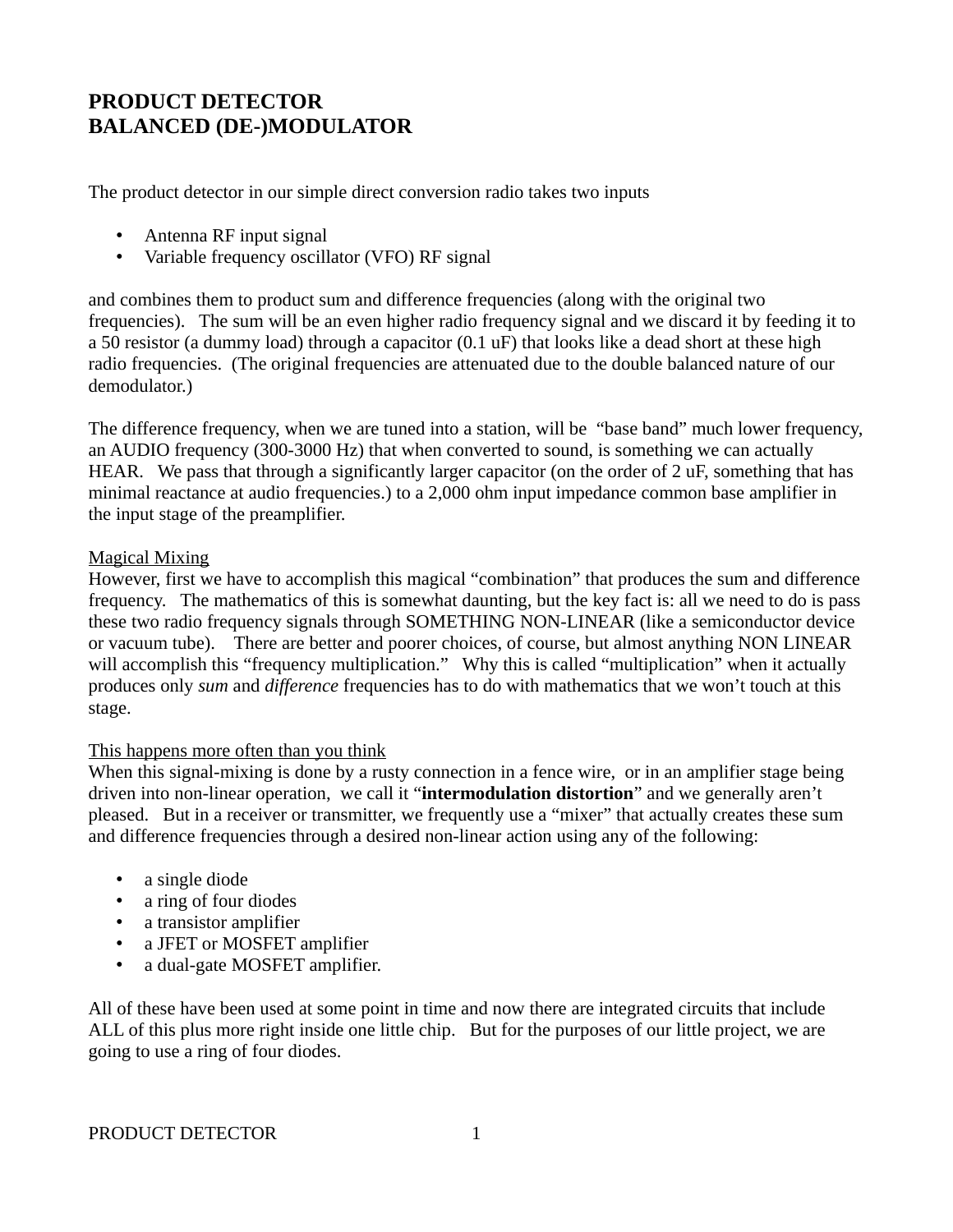The math of exactly HOW that accomplishes the sum and difference frequencies is a bit complicated. Suffice it to say that we desire to switch ON and OFF pairs of the diodes very sharply, driven by the variable frequency oscillator, and allow the tiny antenna signal to modify the exact moment of *turn on* and *turn off* by tiny bits of time – and the result will be the desired "mixing" of these frequencies.

### Avoiding unwanted outputs

We don't really want to pass the VFO frequency onto the preamplifier circuitry and we also don't want to pass the VFO signal back out to the ANTENNA (making a transmission of a steady carrier at our VFO frequency). For this reason we use a clever set of transformers that make our mixer be a "double-balanced" mixer…. And this tends to reject the unwanted signals from getting through this stage, and only pass the sum and difference newly created frequencies through.

In practice, testing a prototype of this mixer, I found that the rejection of the VFO signal was in the range of 30-50 dB rejection from appearing in the output of the product detector, or back out to the antenna. Not bad!! Meanwhile the "conversion efficiency" of the mixer stage is supposed to be in the range of -7 dB, meaning that the antenna signal of X dBm input strength will be converted to audio by the stage, but become 7dBm weaker in the process. Thankfully because of the relatively high levels of galactic noise and lightning crashes that are just everyday life on the HF bands, this isn't a significant limitation of our receiver. It is still plenty sensitive for our needs.

There are commercially-available mixer stages with built-in amplification that could even have a GAIN in the process of detection, but they may not have as large of a dynamic range as our simple diode mixer.

In order to build this diode detector ring, we have to create the input and output transformers. We do this by winding turns on a FT-50-43 ferrite core (outer diameter 0.50 inches; ferrite material #43) that significantly increases the inductance that the turns by themselves in air would have had. The permeability of our core (#43 ferrite material) is in the range of 800 so we get a very significant increase in inductance!

We need a transformer with a simple winding on one side, and a center-tapped winding on the other, in order to create our double-balancing. One one side of our mixer, the center tapped side will be the secondary; on the other side it will be the primary. But in winding our transformers we don't yet care about that.

# *Building the two toroid transformers that we need takes less than 15 minutes, once you understand the directions. But it took me about 4 hours to write this set of explanations/instructions.*

The figure below illustrates the effective transformer windings we wish to obtain, for simplicity only showing TWO TURNS. The figure is in color in the original and it is recommended that the reader find this document in PDF so the colors can be appreciated: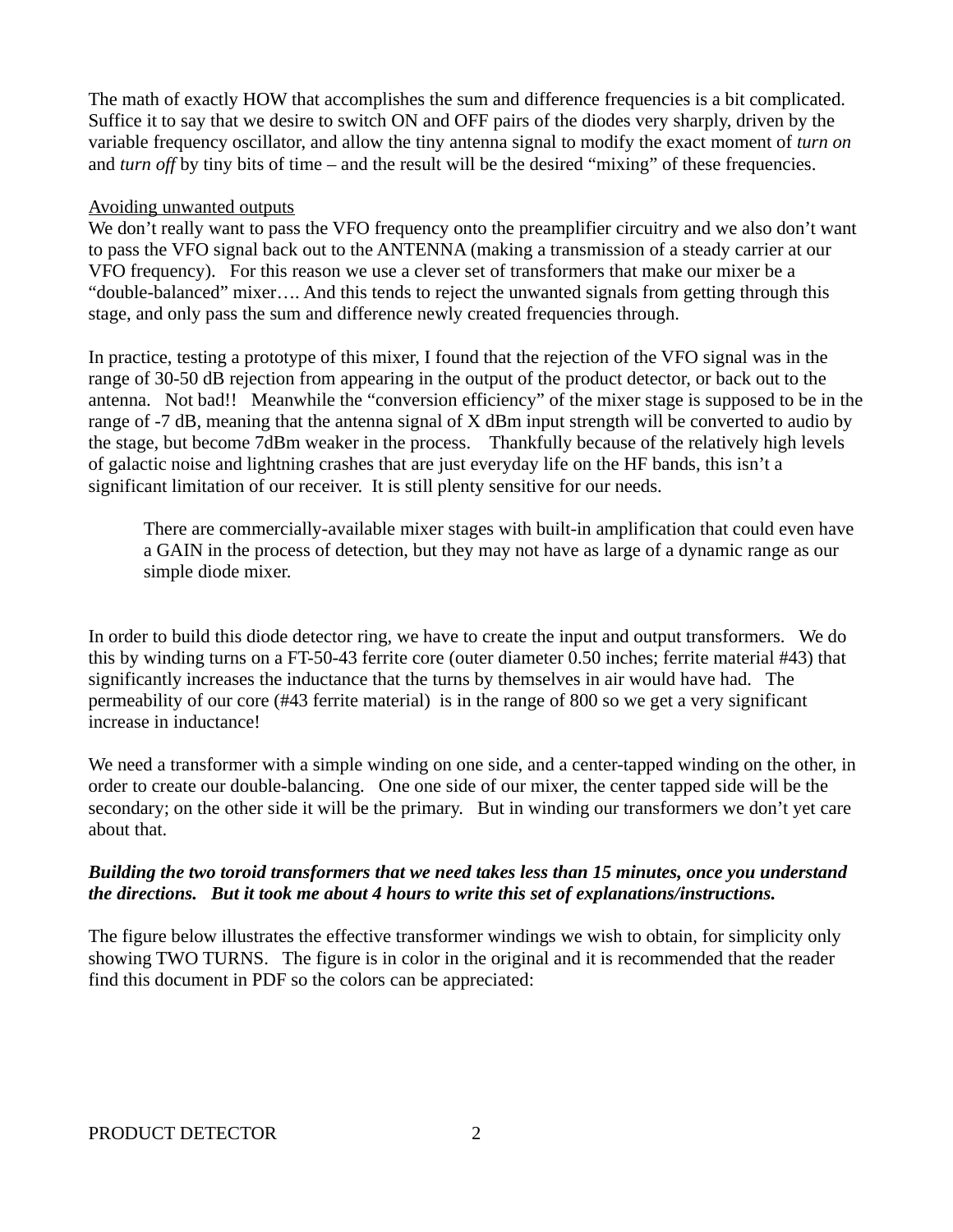

In this drawing, the non-center-tapped winding is "A" and it has a *start* and *end*.

The B winding proceeds with the same direction of turns about the core, and joins the C winding in order to make the "center tap" which is precisely the center, because the B and C windings have exactly the same number of turns.

### How To Count Turns

In winding toroids, every time we go through the center, we count that as a turn. So if you look closely at the drawing, the A winding, B winding and C winding all have exactly 2 turns. (We are going to actually put  $10 - 13$  turns on our transformer but that is too difficult to draw here.)

The B and C windings put together have 4 turns in the drawing above.

#### Transformer Action

An incoming voltage on the A winding will create exactly the same voltage on the B winding – and also on the C winding. Therefore the voltage on the B+C windings connected together will be TWICE the voltage (of that on the A winding). Since power can't be created out of thin air, the power on the output can't be any greater than the power on the input, so the current on the output  $(B+C)$  will be  $\frac{1}{2}$  of the current on the A input – and the impedance of the output will be voltage/current  $=$  (twice the input voltage) / (half the input current) or four times greater – so this transformer can step up a 50 ohm impedance into 200 ohms – or vice versa it can drop 200 ohms down to 50.

And that is exactly what we do with these transformers.

The input transformer takes 50-ohm input signals and steps them up to a higher voltage and lower current compatible with 200 ohm circuitry for the diodes; the output transformer takes the output signal and reduces the voltage and increases the current to step it down to a 50 ohm environment.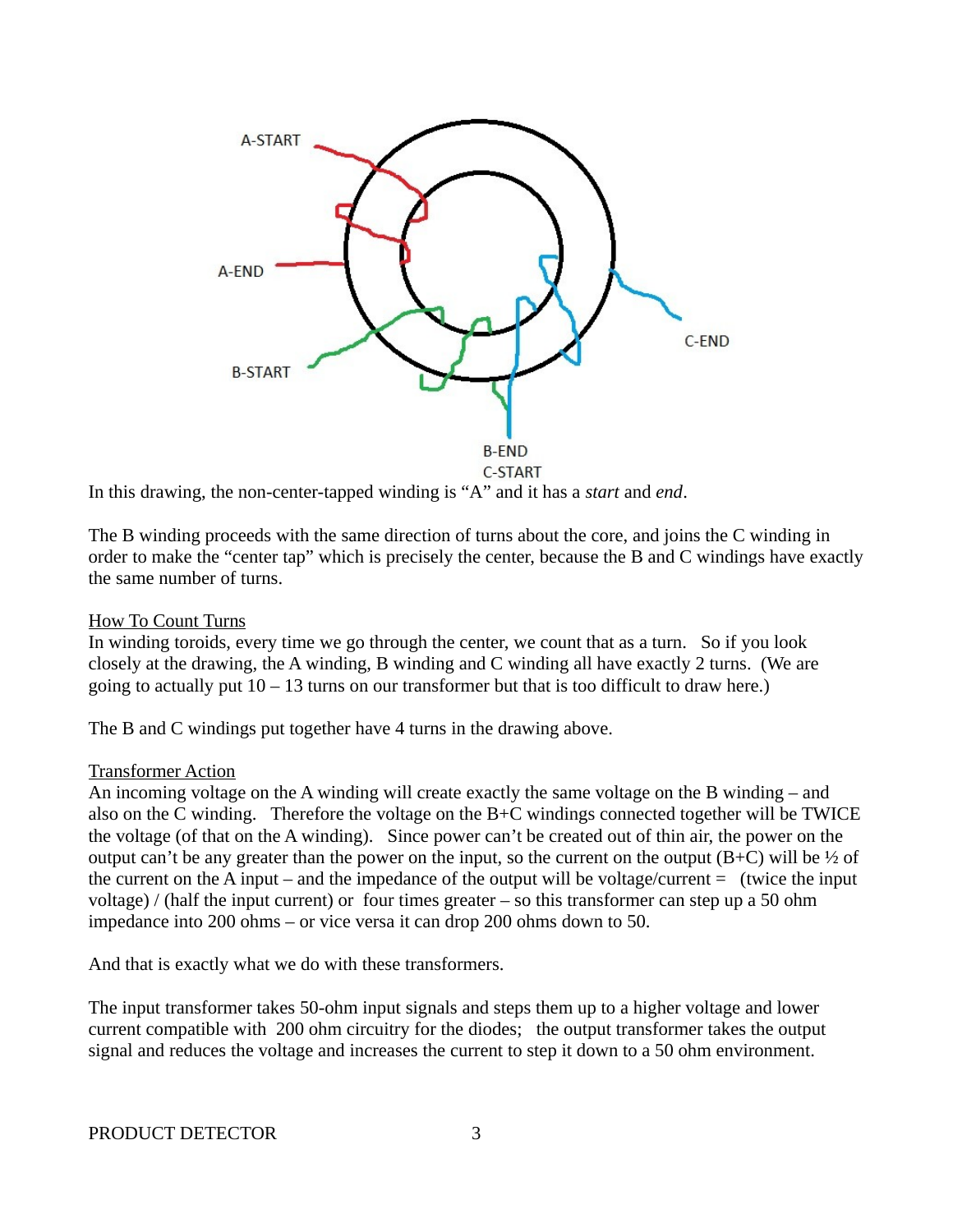The reason we do this is to make the diodes function better since they require reasonable voltages (0.6 volts) to switch ON. Our VFO is thus better able to switch these diodes rapidly ON and OFF.

### WINDING THE TOROIDS

We don't actually wind the toroids in the simplistic manner shown in the drawing. In order to have really tight magnetic coupling between the primary and secondary sides of these transformers we actually twirl the wires together into a three-filament ("tri-filar") cord and wind the transformer with that three-wire cord. That gives us very high coupling between the input and output.

The problem comes in identifying the A, B, and C wires so that we make the proper connections.

Note that the END of the B wire needs to connect to the BEGINNING of the C wire. **Look at the drawing above until this is clear.**

Use Enamel or Tinning As A Marking

The wire that we use has an enamel coating that can be burned away by drawing it through a hot blob of solder on the end of a soldering iron. We'll use this to "mark" our three wires, **each cut to 10- 1/2"** .

A wire – no tinning at all on either end (remains enameled)

B wire – we will create a  $\frac{3}{4}$ " - 1" tinned section of wire (enamel burned off and solder tinning the wire) on both ends.

C wire – we will create a tiny  $\frac{1}{4}$ " tinned section of wire on both ends

# A WIRE

**B WIRE** 

# C WIRE

Then using either simple manual twirling or a slow-turning electric drill, we twirl the three wires into a cord, with about 6-8 turns per inch.

 $\blacksquare$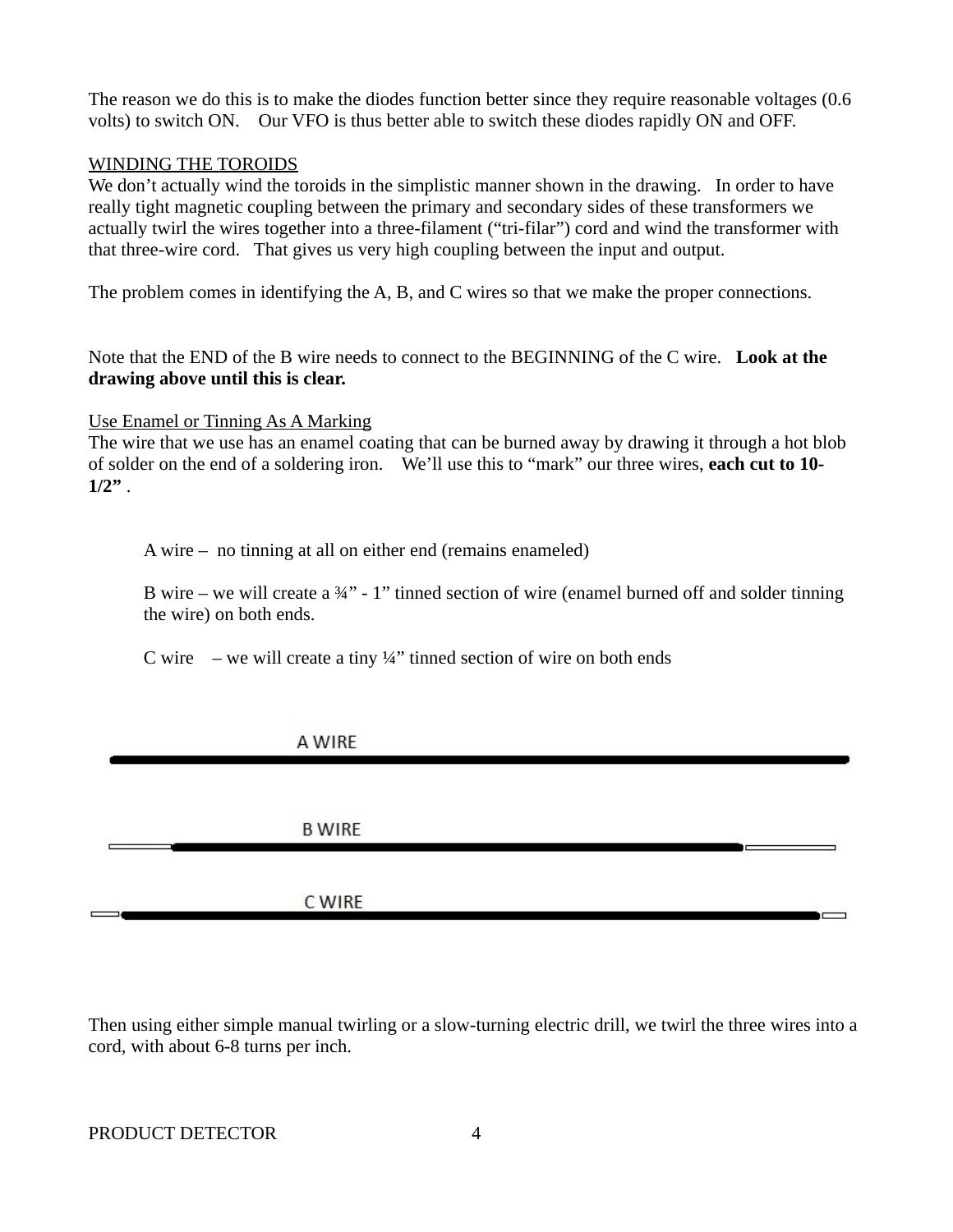Now pass the cord of wires through the center of the toroid, leaving about 1-1/4" inch outside at the "start" of the windings, just enough so there in enamel insulated wire from B still showing, and fairly tightly wind 10-13 turns on your transformer, ending up with at least 1 to 1-1/2 inches at the far end (it is OK to have too much, not OK to not have enough to work with). I wind from "left" to "right" but it doesn't matter how you do this. Because all the wires were twirled into a trifilar cord, they all were wound with the same "sense". Now all we have to do is connect the proper end of B to the proper beginning of C and our transformer will be done.

Put your "START" end to the left, and the "END" end on the right. It doesn't matter whether your windings were "over" or "under-handed" so don't worry about that part.



PRODUCT DETECTOR 5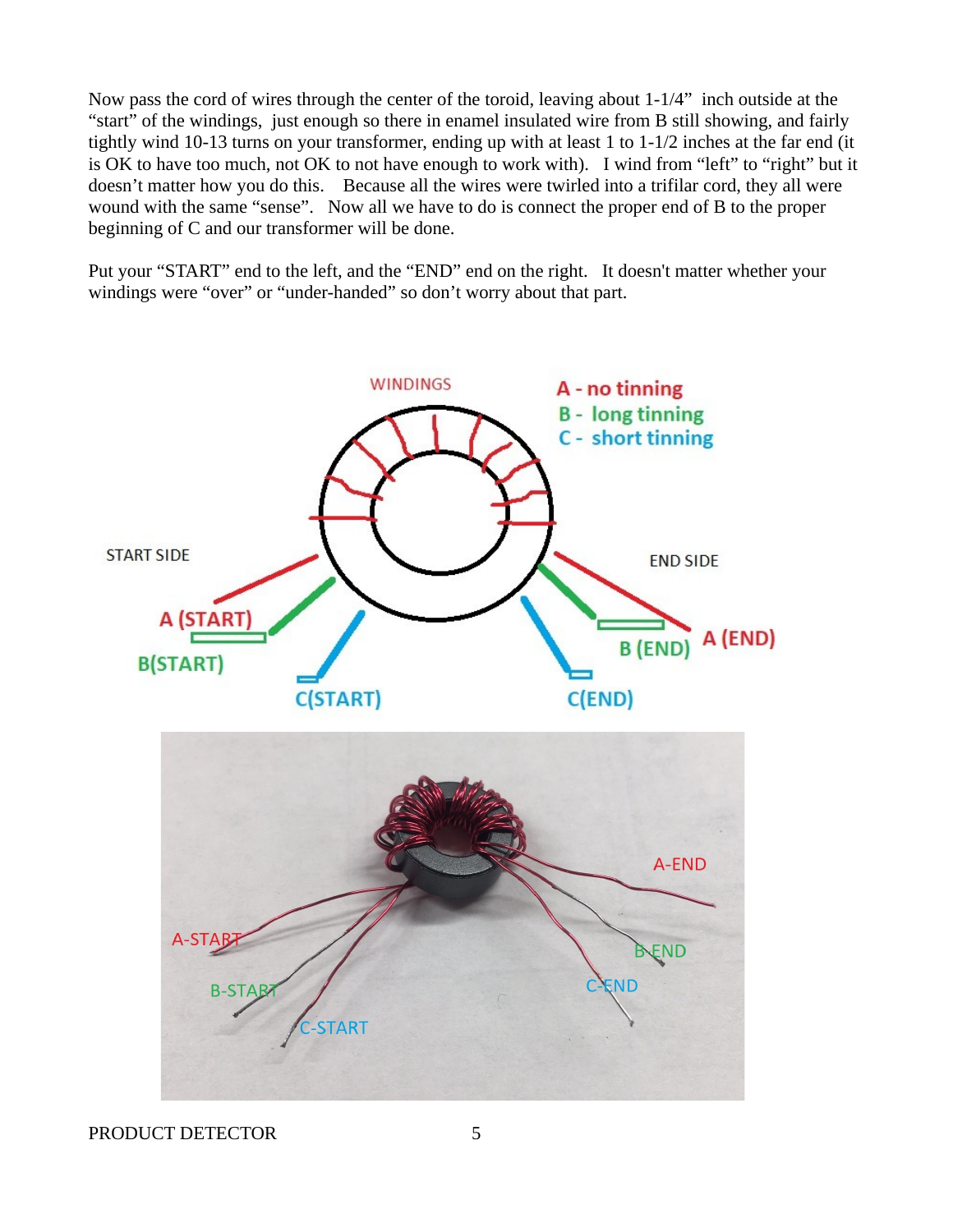Now comes the important part. We're going to tie the C (start) winding to the B (end) winding so that we have the B and C connected in the proper phasing and we end up with nice center tapped winding.

Take the short-tinned C START, and twist a turn or two around the B-ENDING wiring, right on the tinned portion just after the tinning begins. Solder the two together. You have now created a 20-26 turn center tapped winding "BC" that has a nice center tap!

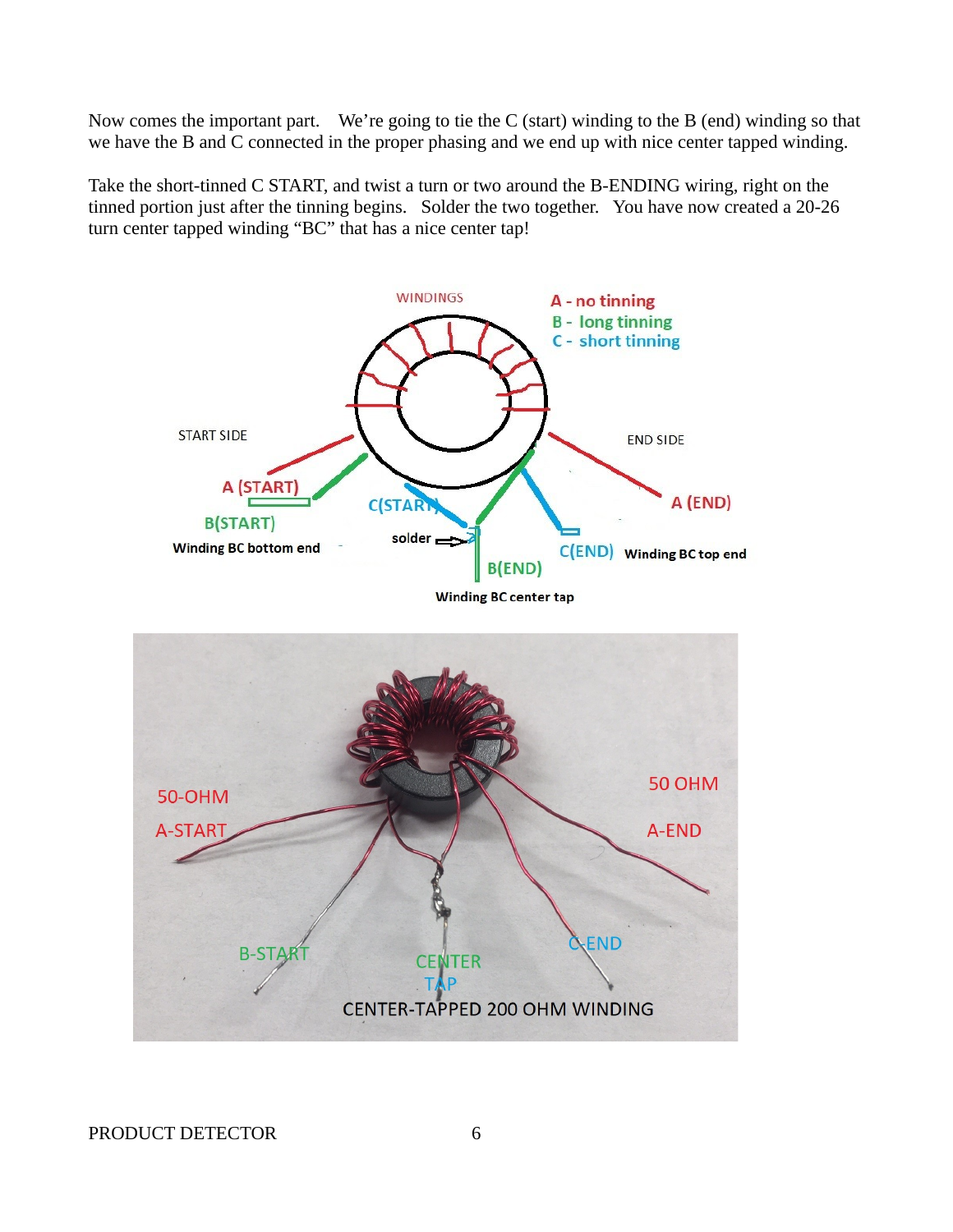We can now use this type of transformer as either a step-up (with a center tapped secondary) or a stepdown (with a center tapped primary) impedance transformer. See the drawings below:



The lower-impedance side has 10-13 turns and the higher-impedance side has 20-26 turns, depending on how many "fit" on your toroid.

You may now need to adjust the length of some of your wires, but keep all the wires going the right places – keep your A wires separated from your  $B - BC - C$  center tapped secondaries.

In our balanced modulator circuit there is no connection "across" the transformer; the low impedance side and the high impedance side have no other feedback or cross-transformer connections. So the exact phasing of the primary versus the secondary is not important, and it no longer matters for you to keep the "start and end" distinct on either the low or high impedance side. What counted was that we had the high impedance winding with two halves properly phased so the center tap gets half of the total voltage between the two ends. (If you wired the two half-windings in reverse, their voltages would have canceled and you'd get NO voltage between the beginning and ending!)

You have to have TWO of these toroidial transformers so if you haven't already been building the second one at the same time, now repeat the instructions and build the second toroid.

You can now wire the two toroids into the two ends of the balanced modulator circuit as shown in the illustration below: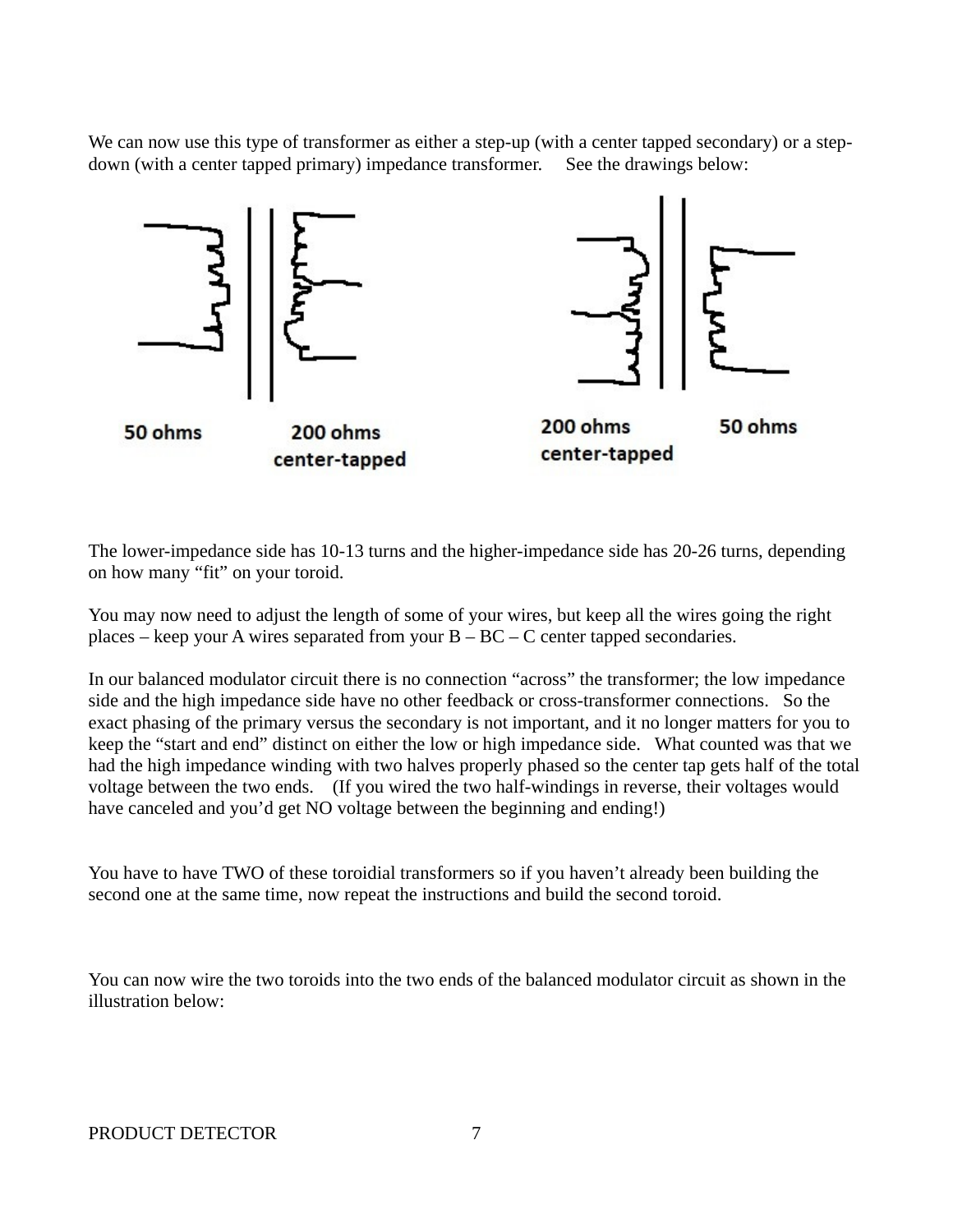

Note that the center-tapped high impedance winding side goes closest to the demodulator diodes on both sides. The lower-impedance (non center tapped) side goes to the OUTSIDE away from the demodulator diodes. The middle solder pad on the lower impedance (outside) side is not used.

## **DIODE RING**

Finally you will solder in the four matched diodes for the ring. Either your instructor or your team will have "matched" diodes for approximately the same forward voltage drop at a modest current. This makes the double-balanced mixer have a better performance and balance. Some more complicated mixer will have either a split variable capacitor and/or a potentiometer across some of the circuit to even better balance the demodulator but for our simple receiver we won't need this.

A simple circuit to measure the forward voltage drop of about 10 diodes all receiving the same current can be made by arranging up to 10 or 12 diodes in series, all the same direction, and using a series 10Kohm resistor to feed them from a 12volt source. The diodes will add up to about 6-7 volts drop, and the 10K resistor will then allow about ½ milliampere to flow from a 12 volt source. Read the voltage right across each diode with a sensitive digital voltmeter and record for each individual diode. Pick diodes that have just about the same voltage drop (down to the nearest millivolt) and you should be good.

DIODES HAVE POLARITY – there is an ANODE end and a CATHODE end – the Cathode end has a painted ring or BAR on its end of the glass or plastic diode. On the diode case symbol on the printed circuit board one end has the same BAR shown. Be certain that you match the BAR on the physical diode with the BAR on the screen printing of the printed circuit board.

Don't overheat the diodes when soldering them in.